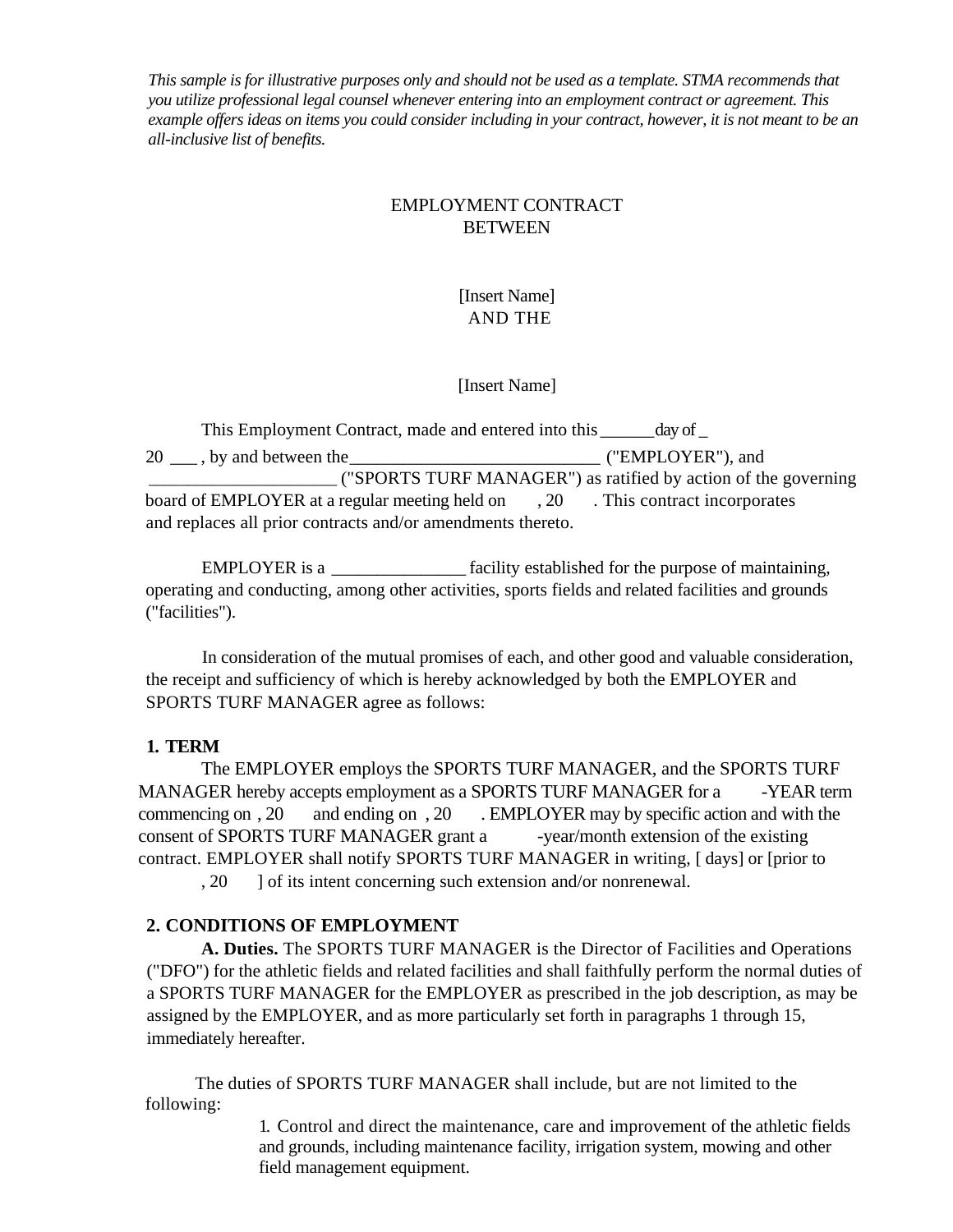2. Implement policies established by the EMPLOYER through its governing structure.

3. Apply, inventory, and maintain all pesticides in accordance with applicable laws, regulations (federal, state and local), and prudent management practices.

4. Coordinate all field activities with the (athletic director, stadium manager) at the facility.

5. Recruit, interview, hire, and supervise employees in accordance with applicable state and federal laws.

6. Work with management entity and attend management meetings.

7. Coordinate the hiring of any independent outside contractor retained by the athletic facility related to the operations of the fields and related facilities.

8. Maintain the athletic fields and grounds in a manner consistent with the budget provided by EMPLOYER.

10. Prepare an annual operations and capital improvements budget.

11. Enforce the rules and regulations at the athletic facility as they presently exist or as they may hereafter be modified or amended and develop a policy of reporting violations.

12. Develop, implement, and review on an annual basis, policies and procedures affecting the orderly maintenance of the facilities and equipment.

13. Recommend and supervise the purchase, lease, installation and maintenance of athletic field equipment.

14. Prepare a long-range plan for improvements to the facilities and projections for financial needs and coordinate the implementation of the plan.

15. Perform such other duties as are customarily performed by the SPORTS TURF MANAGER and such other duties as assigned by EMPLOYER.

**B. Limitation of Authority.** Notwithstanding other terms herein, SPORTS TURF MANAGER shall not have the right to make contracts or commitments for amounts in excess of Dollars (\$ ) for or on behalf of EMPLOYER, without first obtaining the express written consent of EMPLOYER.

**C. Supervision of SPORTS TURF MANAGER.** SPORTS TURF MANAGER reports to the (owner, athletic director, board of governors, president, stadium manager, corporation officer, or other supervisor). If that person is temporarily absent or unable to perform [his or her] duties, then the SPORTS TURF MANAGER shall report to the ( ). In no event shall there be more than one person at any time acting on behalf of the EMPLOYER insofar as control of the SPORTS TURF MANAGER is concerned.

**D. Criticism, Complaints and Suggestions.** The EMPLOYER, individually and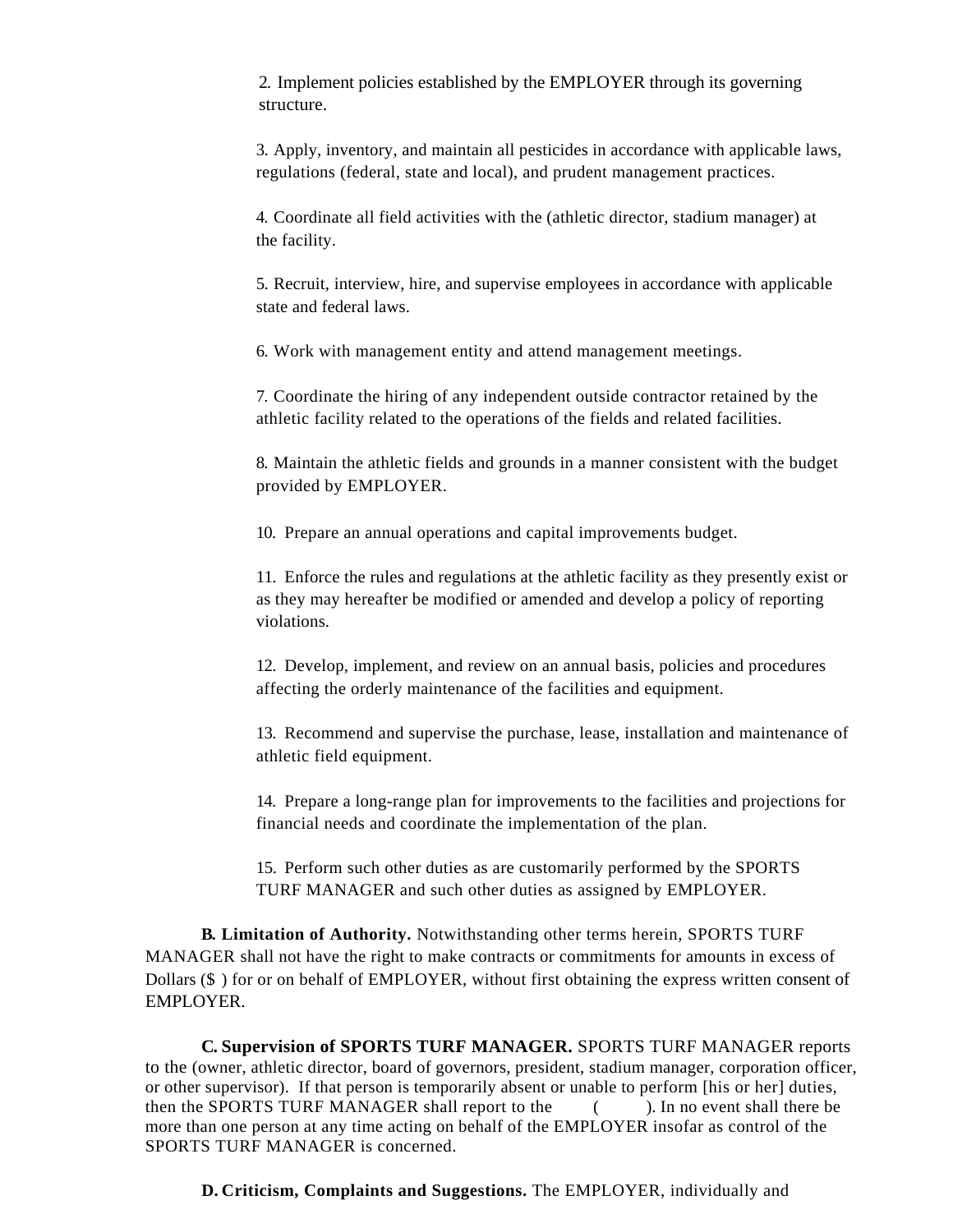collectively, shall refer all criticisms, complaints and suggestions called to the EMPLOYER'S attention which EMPLOYER deems substantive at the time, to the SPORTS TURF MANAGER for study and appropriate action, and the SPORTS TURF MANAGER shall review and investigate such matters and inform the EMPLOYER of the results.

**E. Board/Management Meetings.** The SPORTS TURF MANAGER shall attend appropriate meetings of the (owner, athletic director, board of governors, president, stadium manager, corporation officer, or other supervisor) with the exception of executive sessions devoted to the consideration of any action or lack of action on the SPORTS TURF MANAGER'S contract, the SPORTS TURF MANAGER'S salary or benefits, or the SPORTS TURF MANAGER'S evaluation.

**F. Professional Organizations, Meetings and Activities.** The SPORTS TURF MANAGER shall devote his time, attention, and energy to the direction, administration and supervision of the athletic and grounds facilities. The SPORTS TURF MANAGER shall attend and participate in appropriate professional meetings at the local, state, and national levels with the reasonable expenses for such attendance to be borne by the EMPLOYER, including membership fees and dues of the SPORTS TURF MANAGER in such organizations as [he or she] deems appropriate in the performance of [his or her] duties. The SPORTS TURF MANAGER may hold offices or accept responsibilities in these professional organizations; provided that such responsibilities do not interfere with the performance of [his or her] duties as SPORTS TURF MANAGER.

**G. Outside Consultation Activities.** The SPORTS TURF MANAGER may, with EMPLOYER approval, serve as a consultant and receive a reimbursement of expenses and/or be paid an honorarium for such consultation services at no expense to the EMPLOYER. Prior to engaging in these activities, the SPORTS TURF MANAGER will notify the EMPLOYER in writing of the activity. The EMPLOYER will notify the SPORTS TURF MANAGER if the activity presents a conflict or interferes with the performance of [his or her] duties as a SPORTS TURF MANAGER. If the SPORTS TURF MANAGER receives compensation for outside consultation in excess of traveling expenses, the SPORTS TURF MANAGER shall use vacation time, holidays, compensatory time (which shall equate to one and one half hours of paid leave for each hour worked) or other non-duty days for such consultation. Consultation provided by the SPORTS TURF MANAGER under the terms and conditions of this paragraph must be consistent with state and federal law.

**H. Limitation to Consultation Activities/Outside Employment.** Notwithstanding paragraph 2 G, SPORTS TURF MANAGER shall not, without the express written consent of EMPLOYER, be interested directly or indirectly, in any manner, as a partner, officer, director, shareholder, adviser, employee, or in any other capacity in any other business similar to EMPLOYER' business or any allied trade; provided, however, that nothing contained in this section shall be deemed to prevent or to limit the right of SPORTS TURF MANAGER to invest any of [his or her] mone) in the capital stock or other securities of any corporation whose stock or securities are publicly owned or are regularly traded on any public exchange, nor shall anything contained in this section be deemed to prevent SPORTS TURF MANAGER from investing or limit SPORTS TURF MANAGER'S right to invest [his or her] money in real estate.

**I. Civic Activities.** The SPORTS TURF MANAGER is encouraged to participate in community and civic affairs of the community. The membership and direct expenses of such memberships and activities shall be paid by the EMPLOYER as permitted by law and approved by the EMPLOYER.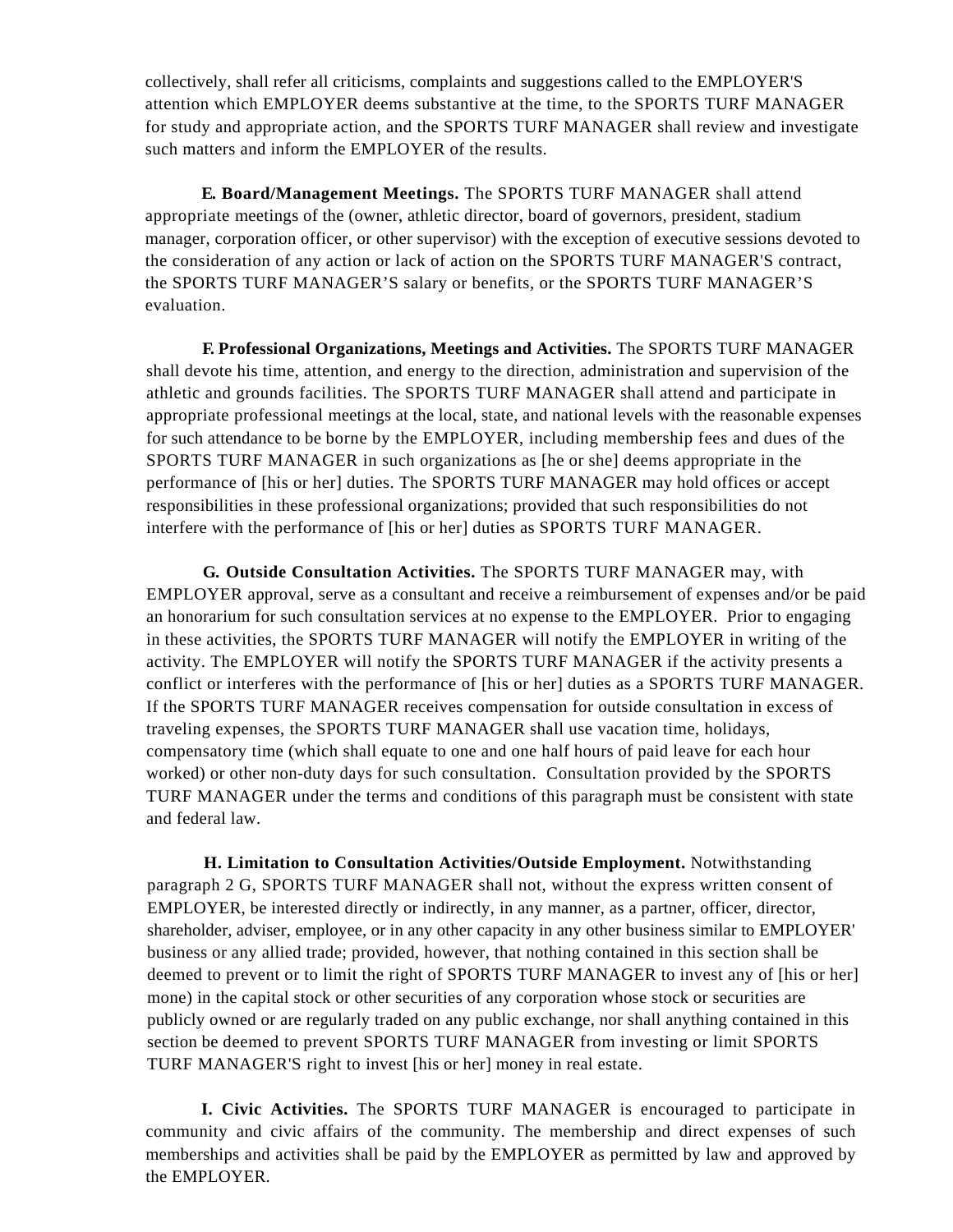**J. Reassignment.** The SPORTS TURF MANAGER shall not be reassigned from the position of SPORTS TURF MANAGER to another position without the SPORTS TURF MANAGER'S written consent.

### **3. COMPENSATION**

**A. Salary.** EMPLOYER shall pay to SPORTS TURF MANAGER in exchange for services rendered under this Agreement, compensation at the rate of \_\_\_\_\_\_\_\_\_\_ Dollars (\$ \_\_\_\_\_\_\_ ) per year, payable  $\qquad \qquad \text{time}(s)$  a month on the  $\qquad \qquad \text{[number]}$  and  $\qquad \qquad \text{[number]}$  days of each month while this Agreement shall be in force.

**B. Reimbursements and Expenses.** EMPLOYER shall reimburse SPORTS TURF MANAGER for all reasonable expenses incurred in travel for EMPLOYER, attending the annual conference of [his or her] professional association, educational courses, and meetings of the local chapter of [his or her] professional association upon presentation of appropriate expense reports.

**C. Vacation and Sick Leave.** SPORTS TURF MANAGER shall be entitled to \_\_\_\_ days of paid vacation each year during the term of this Agreement, the time for such vacation to be determined by mutual agreement between the EMPLOYER and the EMPLOYEE.  $_{\text{days}}$ of sick leave will be provided each year during the term of this Agreement.

**D. Life Insurance Premium.** EMPLOYER shall pay SPORTS TURF MANAGER'S premium on [his or her] \$ .00 life insurance policy for the period [he or she] performs the duties of SPORTS TURF MANAGER.

**E. Automobile Expense.** SPORTS TURF MANAGER shall receive an automobile allowance of Hundred Dollars  $(\$$  . 00) per month to defray the expense of obtaining an automobile through ownership or lease, or shall be provided a vehicle of SPORTS TURF MANAGER'S choosing, subject to the approval of the EMPLOYER. Said vehicle shall be replaced every () years. This vehicle may be used by SPORTS TURF MANAGER for business and personal purposes. EMPLOYER shall maintain automobile liability, property damage, and comprehensive insurance and pay the normal and necessary expenses for operation and maintenance of such vehicle.

**F. Pension Plan**. SPORTS TURF MANAGER shall receive [% of salary contributed to pension plan; or employee match of  $\%$  to 401(k) ]

**G. Medical and Dental Insurance.** EMPLOYER shall either provide to SPORTS TURF MANAGER and pay the full premium for a comprehensive family health insurance policy provided under EMPLOYER'S existing family health insurance plan; or, if SPORTS TURF MANAGER elects to provide [his or her] own health insurance, pay to SPORTS TURF MANAGER as additional salary, an amount equal to the cost of providing said comprehensive family health insurance policy.

**H. Bonus Compensation.** In addition to any other compensation paid to SPORTS TURF MANAGER, EMPLOYER shall pay SPORTS TURF MANAGER bonuses in accordance with the criteria set forth below:

> 1. Professional Certification. If SPORTS TURF MANAGER, during the term of this Agreement, becomes a Certified Sports Field Manager (CSFM) and receives a certificate from the Sports Turf Manager's Association indicating successful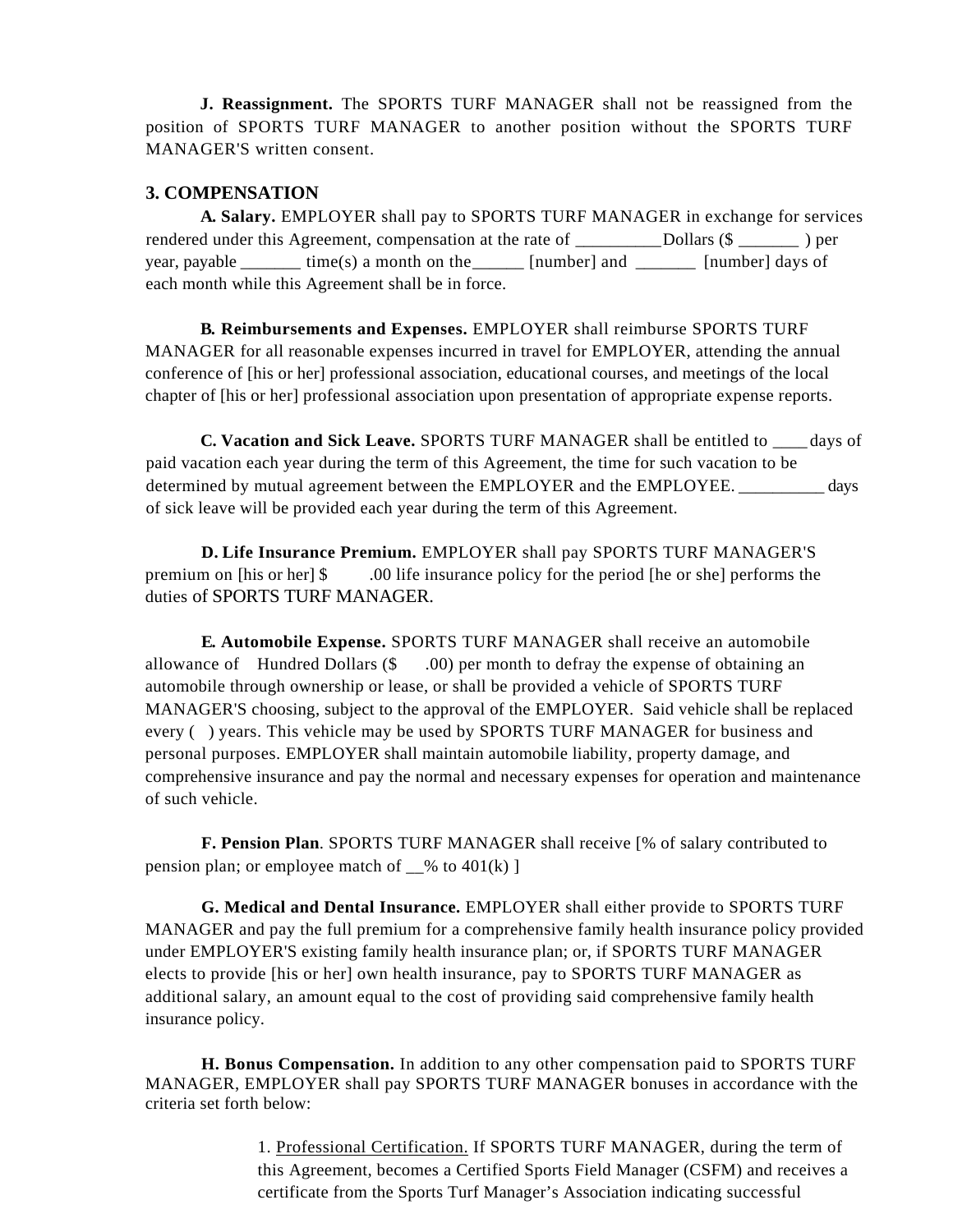completion of the certification program, SPORTS TURF MANAGER shall receive (\$ \_\_\_\_\_\_\_\_\_\_\_ ) as a bonus in addition to [his or her] annual compensation.

2. Performance Standards. EMPLOYER, as incentive to SPORTS TURF MANAGER, shall pay a bonus of % of SPORTS TURF MANAGER'S annual compensation set forth in Paragraph 3A for (adherence to the annual facilities budget, conducting non team events within budget and timeline, team makes playoffs, end of year, holiday, etc.)

3. Risk Management. EMPLOYER, as incentive to SPORTS TURF MANAGER shall pay a bonus of % of the reduced annual insurance premium attributable to the development and implementation of a risk management or safety program, which resulted in the premium reduction.

#### **4. BENEFITS**

*[\* denotes those provisions which may be alternatively addressed in the compensation section above.]*

SPORTS TURF MANAGER shall receive the following benefits:

A. Major medical and comprehensive health insurance, including dental, vision and prescription coverage. \*

B. Life insurance. \*

C. Pension plan\*

D. Disability insurance. SPORTS TURF MANAGER shall receive

disability insurance equivalent to year's annual compensation as set forth in paragraph 3A.

 $E.$  meals per  $( )$ .

F. Use of a vehicle to more expeditiously carry out the duties of SPORTS TURF MANAGER. \*

G Housing Allowance. SPORTS TURF MANAGER shall receive a housing allowance of  $\$\$  Hundred Dollars  $(\$\)$  .00) per month to reside in close proximity to the facility to provide emergency services at the facility in conjunction with [his or her] employment.

H. In addition, the SPORTS TURF MANAGER shall be paid deferred compensation of Dollars (\$ ).

I. Free family tickets and parking for (all / #) games.

J. Clothing allowance. The SPORTS TURF MANAGER shall receive (\$ ) worth of team gear as selected by SPORTS TURF MANAGER. Otherwise, (and excepting only employee meal benefit) [he or she] shall pay for services and merchandise at EMPLOYER'S cost.

K Health Club allowance. The SPORTS TURF MANAGER shall receive (\$ ) per month for health club or YMCA membership.

## **5. ANNUAL PERFORMANCE EVALUATION**

EMPLOYER shall evaluate and assess the performance of the SPORTS TURF MANAGER in writing at least once a year. The meeting at which the EMPLOYER evaluates the SPORTS TURF MANAGER will be held in a closed environment, executive session if done by EMPLOYER'S governing board, unless the EMPLOYER and SPORTS TURF MANAGER agree that it should be held in an open setting. The EMPLOYER shall devote a portion of the meeting at which the evaluation takes place to a discussion of the working relationship between the SPORTS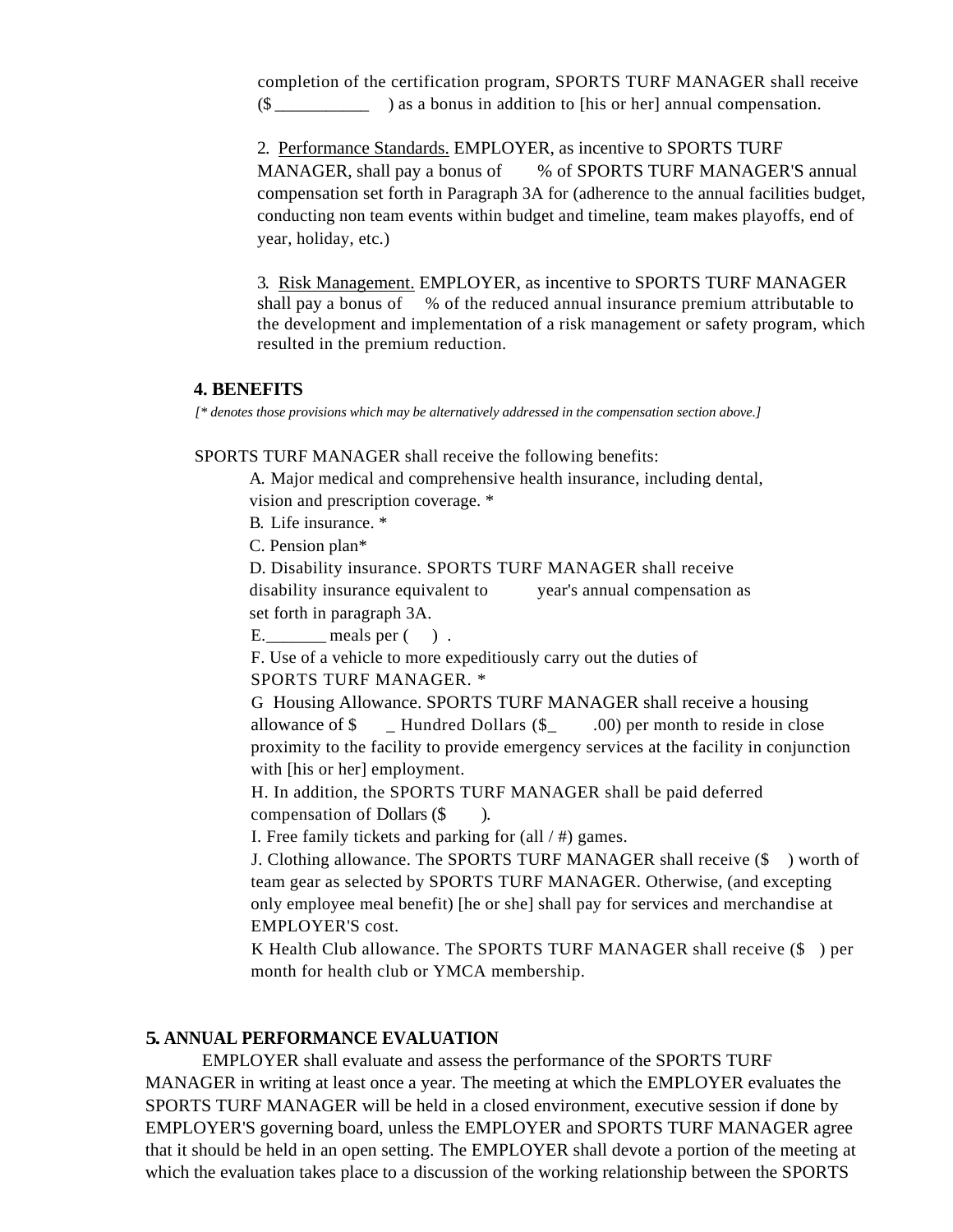TURF MANAGER and the EMPLOYER. The evaluation format and procedure shall be in accordance with the EMPLOYER'S administrative evaluation system and state and federal law. The evaluation may form the basis for increases in SPORTS TURF MANAGER'S compensation.

#### **6. TERMINATION**

This employment contract may be terminated by:

A. Mutual agreement of the parties.

B. Disability of SPORTS TURF MANAGER. If the SPORTS TURF MANAGER is permanently disabled or is otherwise unable to perform [his or her] duties because of sickness, accident, injury, or mental incapacity for a period of ninety (90) working days beyond any accrued sick leave, the EMPLOYER shall have the option to terminate this agreement with no obligation to pay the aggregate severance sum designated in paragraph 6D.

C. Discharge for cause. In the event SPORTS TURF MANAGER commits a material breach of the obligations and duties of SPORTS TURF MANAGER under this Agreement or commits any acts designated as conduct violation or for just cause shall be considered cause for immediate dismissal. EMPLOYER may terminate this Agreement, during its term, only for "cause" which, for purposes herein, shall mean SPORTS TURF MANAGER'S (i) material and continuing failure to perform [his or her] essential duties hereunder; including but not limited to failure to work full-time on the business of EMPLOYER for reasons other than disability; or (ii) dishonesty; or (iii) gross misconduct or gross dereliction of duty; or (iv) fraud, misrepresentation or other acts of moral turpitude or criminal conduct; or (v) a material breach of any term of this Agreement. SPORTS TURF MANAGER may terminate this Agreement upon any material breach by EMPLOYER which is not cured within 30 days of written notice by SPORTS TURF MANAGER.

D. Unilateral termination by EMPLOYER. In the event SPORTS TURF MANAGER is terminated by the EMPLOYER and during such time the SPORTS TURF MANAGER is willing and able to perform [his or her] duties under this agreement, then in that event the EMPLOYER agrees to pay SPORTS TURF MANAGER, as severance pay, all of the aggregate annual salary [he or she] would have earned under this employment contract from the actual date of termination and/or one-month's pay for each year of service, whichever is greater.

E. Death of SPORTS TURF MANAGER.

#### **7. SAVINGS CLAUSE**

If any provision, or any portion thereof, contained in this Agreement is held to be unconstitutional, invalid, or unenforceable, the remainder of this Agreement, or portion thereof, shall be deemed severable, shall not be affected, and shall remain in full force and effect.

#### **8. MODIFICATION**

Any modification of this Agreement or additional obligation assumed by either party in connection with this Agreement shall be binding only if evidenced in writing signed by each party or an authorized representative of each party.

#### **9. CHOICE OF LAW**

It is the intention of the parties to this Agreement that this Agreement and the performance under this Agreement, and all suits and special proceedings under this Agreement, be construed in accordance with and under and pursuant to the laws of the State of and that, in any action, special proceeding or other proceeding that may be brought arising out of, in connection with, or by reason of this Agreement, the laws of the State of shall be applicable and shall govern to the exclusion of the law of any other forum, without regard to the jurisdiction in which any action or special proceeding may be instituted.